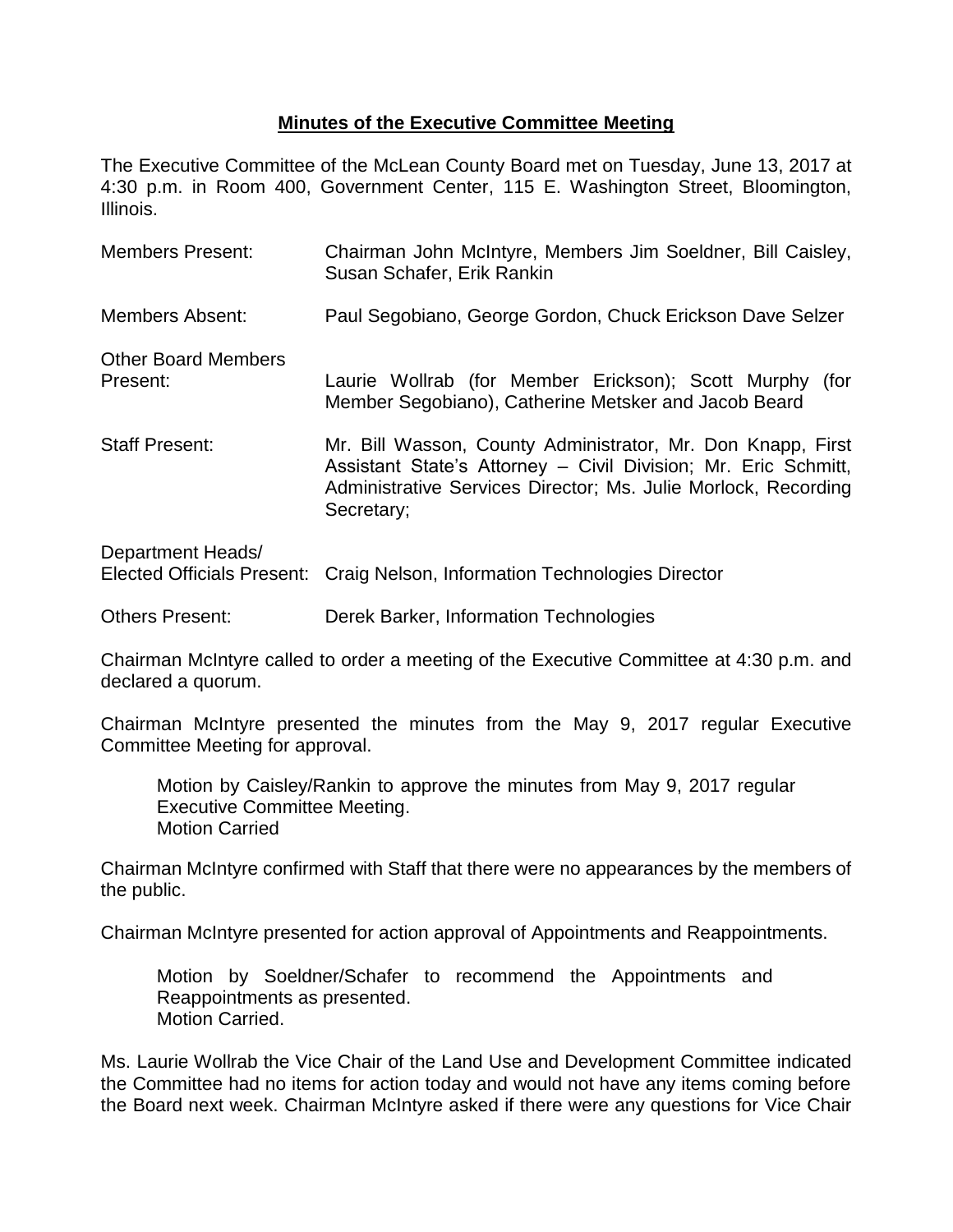Executive Committee Minutes June 13, 2017 Page **2** of **5**

Wollrab or the Land Use and Development Committee; hearing none, he moved to the Transportation Committee.

Mr. William Caisley, Chairman of the Transportation Committee presented for action a request to approve an Ordinance Imposing fees for disturbances to County Highways. Ms. Wollrab asked about the difference in fees charged for disturbances on Towanda/Barnes and disturbances on other roads. Mr. Caisley indicated that to get access to Towanda/Barnes road would require construction of turn lanes and engineering and design work so would cost more.

Motion by Caisley/Schafer to recommend approval of an Ordinance Imposing Fees for disturbances to County Highways. Motion Carried.

Chairman Caisley indicated they had nothing further for the Committee but would have several additional items for the Board to consider next week. Chairman McIntyre asked if there were further questions; hearing none, he thanked Mr. Caisley.

Mr. Scott Murphy presented on behalf of the Chairman of the Property Committee an Emergency Appropriation Ordinance amending the McLean County Fiscal Year 2017 Combined Annual Appropriation and Budget Ordinance for the Facilities Department. Mr. Caisley asked Staff to confirm this was the roof outside of Room 404 window. Mr. Wasson confirmed.

Motion by Murphy/Rankin to recommend approval of Emergency Appropriation Ordinance amending the McLean County Fiscal year 2017 Combined Annual Appropriation and Budget Ordinance for the Facilities Department. Motion Carried.

Mr. Murphy indicated they would have one additional item for the Board next week. Chairman McIntyre asked if there were any questions for Mr. Murphy and the Property Committee; hearing none, he thanked Mr. Murphy.

Mr. Jim Soeldner Vice Chairman of the Board presented for the Justice Committee for action an Emergency Appropriation Ordinance Amending the McLean County Fiscal Year 2017 Combined Annual Appropriation and Budget Ordinance Fund 0024 – Court Services for problem-solving court funds.

Motion by to Soeldner/Schafer recommend approval of an Emergency Appropriation Ordinance Amending the McLean County Fiscal Year 2017 Combined Annual Appropriation and Budget Ordinance Fund 0024 – Court Services.

Motion Carried.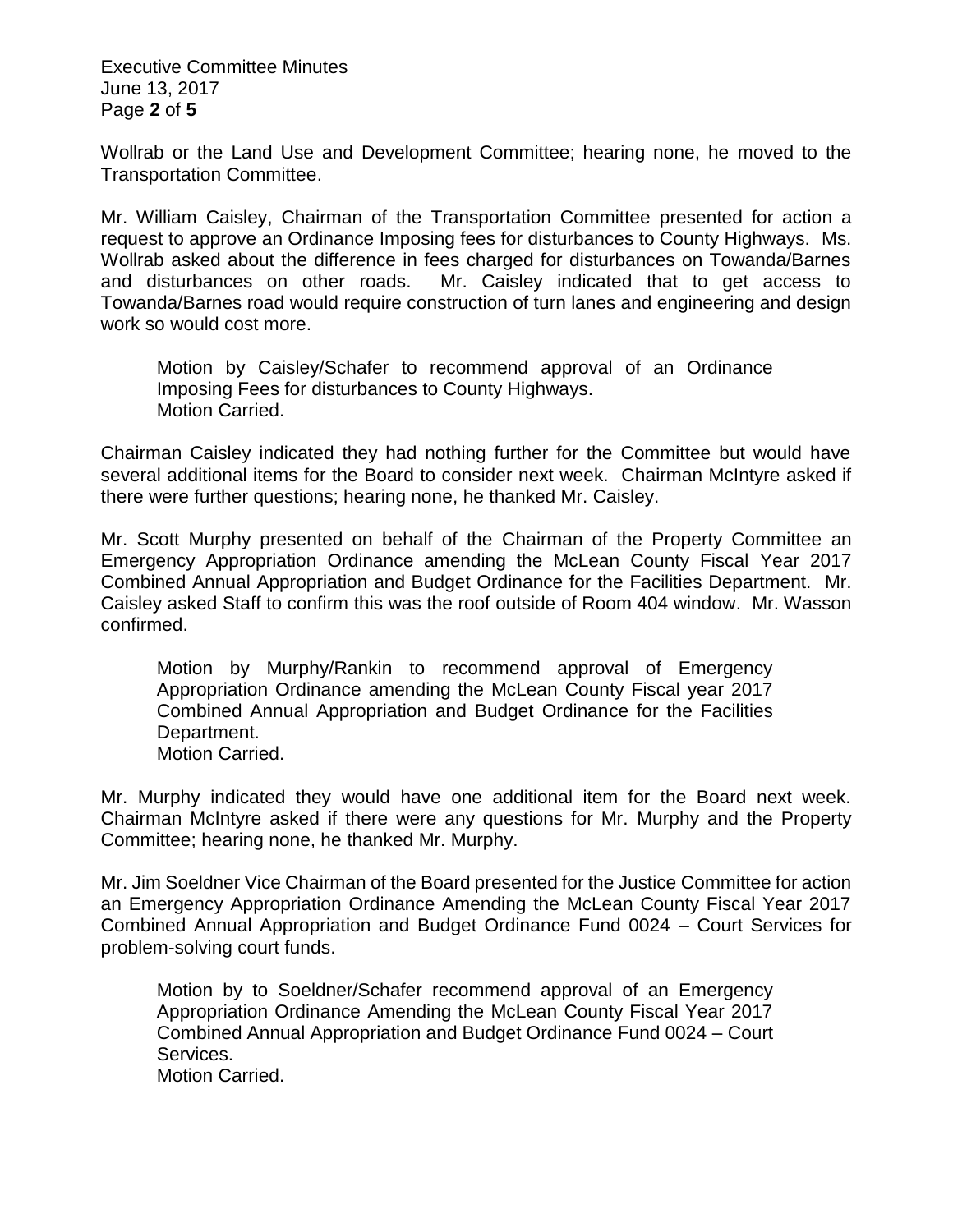Executive Committee Minutes June 13, 2017 Page **3** of **5**

Mr. Soeldner indicated that the Justice Committee would have an additional item to present to the Board next week. Chairman McIntyre asked if there were any questions for the Justice Committee; hearing none, he moved to the County Administrator.

Vice Chairman Rankin presented for action a request to approve an Ordinance for Prevailing Rate of Public Works Wages for McLean County – County Administrator's Office

Motion by Rankin/Wollrab to recommend approval of an Ordinance for Prevailing Rate of Public Works Wages for McLean County – County Administrator's Office. Motion Carried. Member Caisley Opposed

Mr. Rankin presented for action a request to accept and place on file the Popular Annual Financial Report, December 31, 2016 – County Auditor

Motion by Rankin/Soeldner to recommend to accept and place on file the Popular Annual Financial Report, December 31, 2016 – County Auditor Motion Carried.

Mr. Rankin presented for action to receive and accept the Outside Auditor's Report including Comprehensive Annual Financial Report (CAFR) for the Fiscal year Ended December 31, 2016 – County Administrator's Office. Mr. Rankin asked about distribution. Staff confirmed that a link was sent out. There was discussion with Staff and Committee regarding confirmation that all members receive link or pdf version of the CAFR before Board meeting. Mr. Rankin confirmed that County Auditor and outside Auditor presented information in the CAFR the outside Auditor had noted that information is well summarized in the County Auditor's PAFR which was distributed to all members. Mr. Caisley indicated that important piece is the opinion of the outside Auditor. Mr. Wasson confirmed that the County received clean opinions.

Motion by Rankin/Schafer to receive and accept the Outside Auditor's Report including Comprehensive Annual Financial Report (CAFR) for the Fiscal year Ended December 31, 2016 – County Administrator's Office Motion Carried.

Mr. Rankin presented for action to accept and place on file the Management Letter of Advisory Comments and Single Audit Report for year ended December 31, 2016 (Report of Federal Awards).

Motion by Rankin/Wollrab to accept and place on file the Management Letter of Advisory Comments and Single Audit Report for year ended December 31, 2016 (Report of Federal Awards). Motion Carried.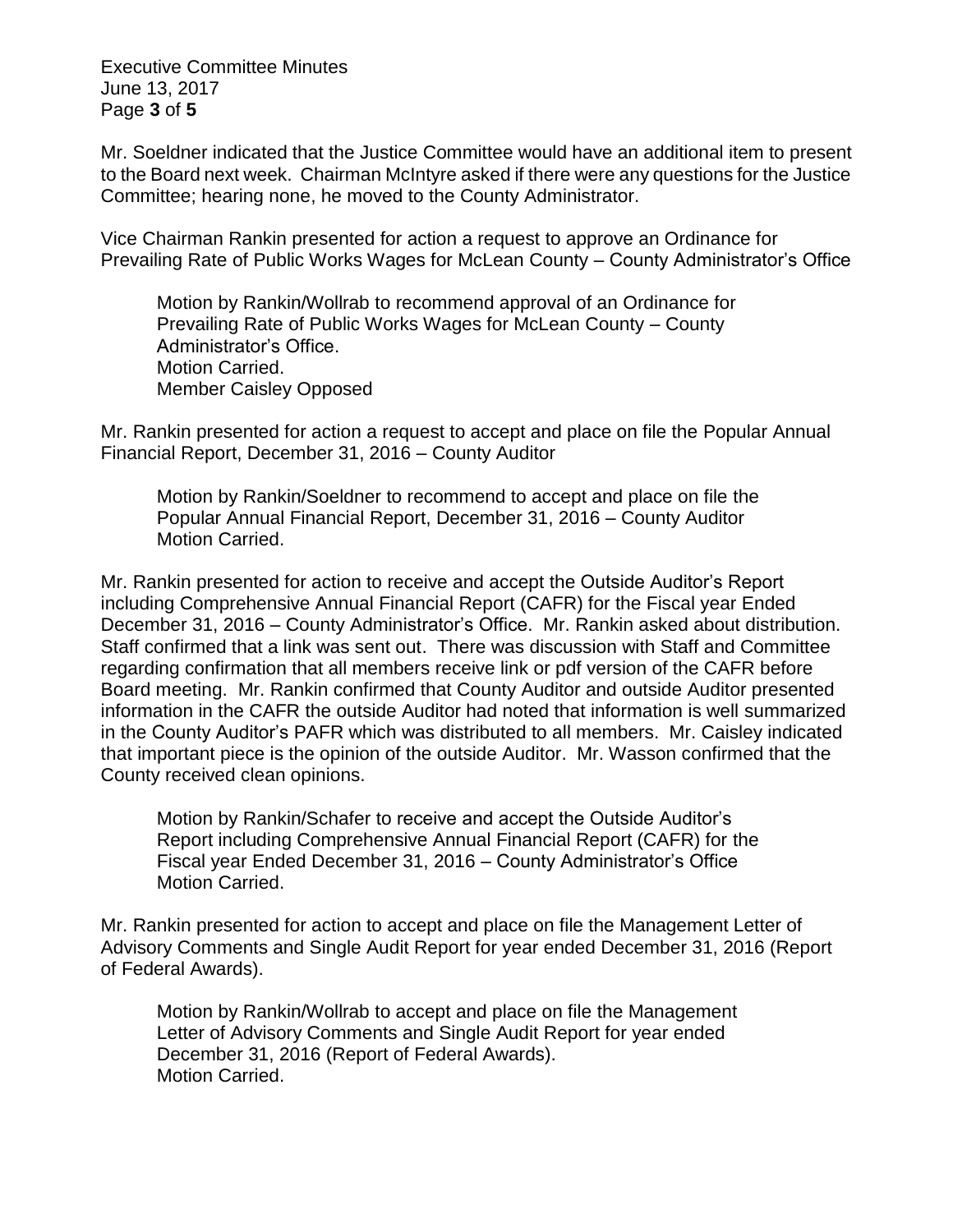Executive Committee Minutes June 13, 2017 Page **4** of **5**

Vice Chairman Rankin indicated the Committee had nothing further for the Committee to consider and no additional items for the Board to consider next week. Chairman McIntyre asked if the Committee had any questions for Mr. Rankin or the Finance Committee; hearing none, he thanked Mr. Rankin.

Ms. Susan Schafer, Chairman of the Health Committee presented for action a request to approve a Resolution of the McLean County Board of Health recommending changes to Chapter 310 of the McLean County Code.

Motion by Schafer/Rankin to recommend approval of a Resolution of the McLean County Board of Health recommending changes to Chapter 310 of the McLean County Code. Motion Carried.

Ms. Schafer indicated they had no further items and no further items for the Board next week. Chairman McIntyre asked if there were any questions for Chairman Schafer or the Health Committee; hearing none, he moved on to the Land Use and Development Committee.

Mr. Wasson indicated that last month the Committee authorized purchase and approved a budget amendment to Metcom budget to allow for an upgrade to CAD software. Mr. Nelson informed the Committee that Information Technologies had obtained multiple quotes on all the parts and components and one piece came in above the bid limits. He indicated that he was able to locate a provider through the GSA contract who could provide that piece at a significant savings and went over the bid amounts. Mr. Rankin asked about difference in price and Mr. Nelson explained bid process and why this bid was much lower. Mr. Wasson indicated they were asking to have a stand-up next week with the recommendation to utilize the GSA contract to make the procurement of this technology item at a lower price.

Mr. Soeldner asked about streaming of Board meeting. Mr. Nelson indicated they had tested the streaming process for a single source and would be testing again for multiple sources on Monday. He indicated that the meeting on Tuesday should be streaming. Mr. Rankin asked about sharing that information with public and channels that would be utilized. Mr. Nelson indicated it would be available through our website as well as a YouTube channel they created (mcleancoil) and would be put on Facebook.

Mr. Soeldner provided information on a meeting he attended where Mr. David Peters, our GIS coordinator presented and stated that he felt Mr. Peters was well received by the township members. Mr. Soeldner also mentioned a meeting sponsored by the Illinois Counties Association in which the Executive Director spoke on the proposed Trump budget and what that budget might mean for local governments.

Chairman McIntyre asked if there were any other items to come before the Committee; hearing none, he moved on to payment of bills.